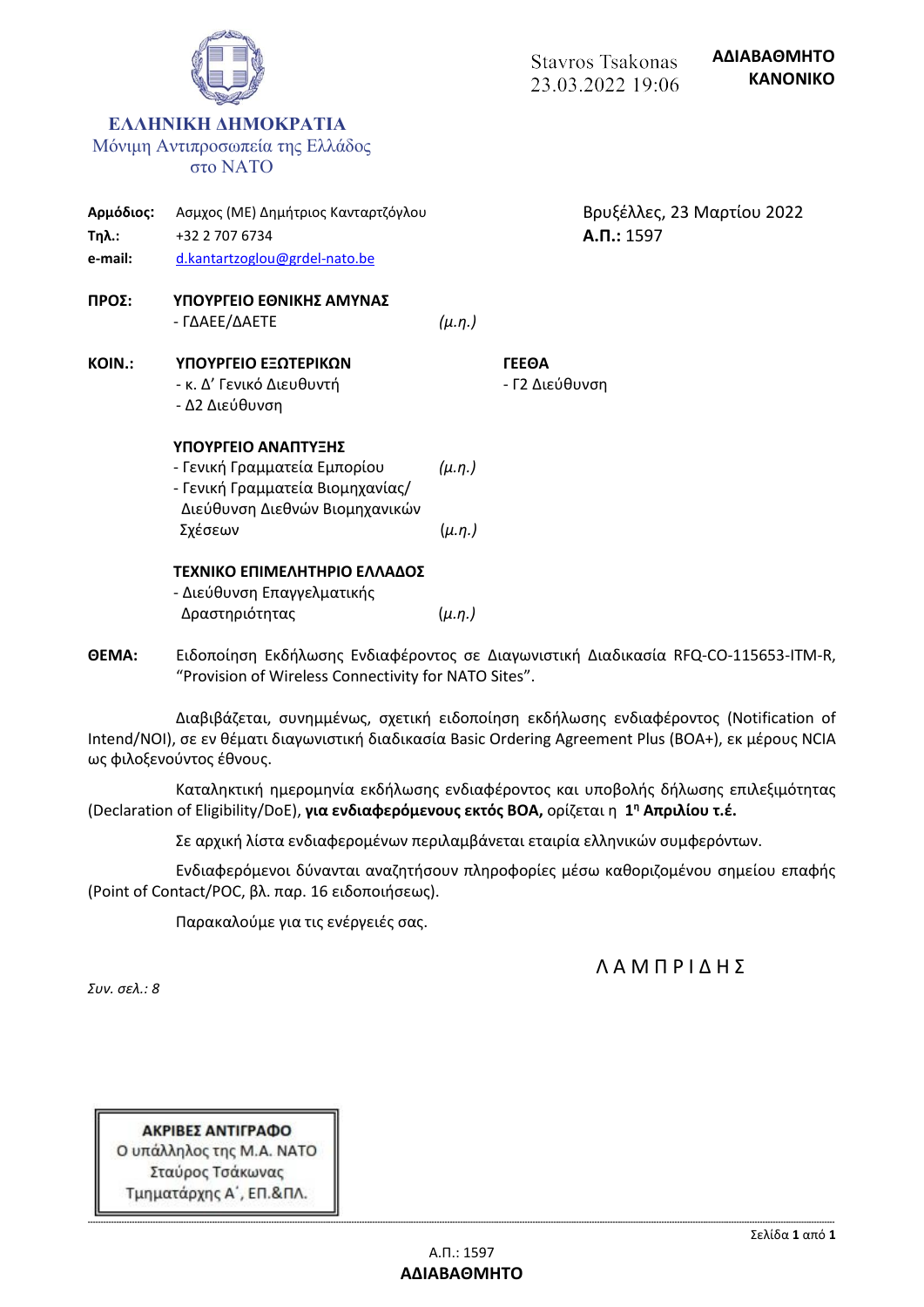

**Acquisition Directorate**  RFQCO115653ITMR@ncia.nato.int

NCIA/ACQ/2022/06585 18 March 2022

# **Notification of Intent to Invite Bids**

# **Provision of Wireless Connectivity for NATO Sites**

# **RFQ-CO-115653-ITM-R**

Estimated Value: EUR 811,700.00

The scope of this upcoming opportunity is for the provision of a wireless connectivity for multiple NATO sites to support ITM Remediation Phase 4 project.

The requirement is to update Cisco Prime Infrastructure wireless management tool to survey signal after installation and support activities for Cisco ISE deployment.

The formal Request for Quote (RFQ) is planned to be issued by **04 April 2022** with an anticipated Contract Award by **13 June 2022**.

The Agency anticipates issuing the RFQ in accordance with the Basic Ordering Agreement (BOA) Plus procedures, thus allowing for a bid closing date approximately four weeks after issuance of the RFQ.

> **NCI Agency Point of Contact** Natalia Wojciak E-mail: [RFQCO115653ITMR@ncia.nato.int](mailto:natalia.wojciak@ncia.nato.int)



**NATO Communications** and Information Agency

Agence OTAN d'information et de communication

www.ncia.nato.int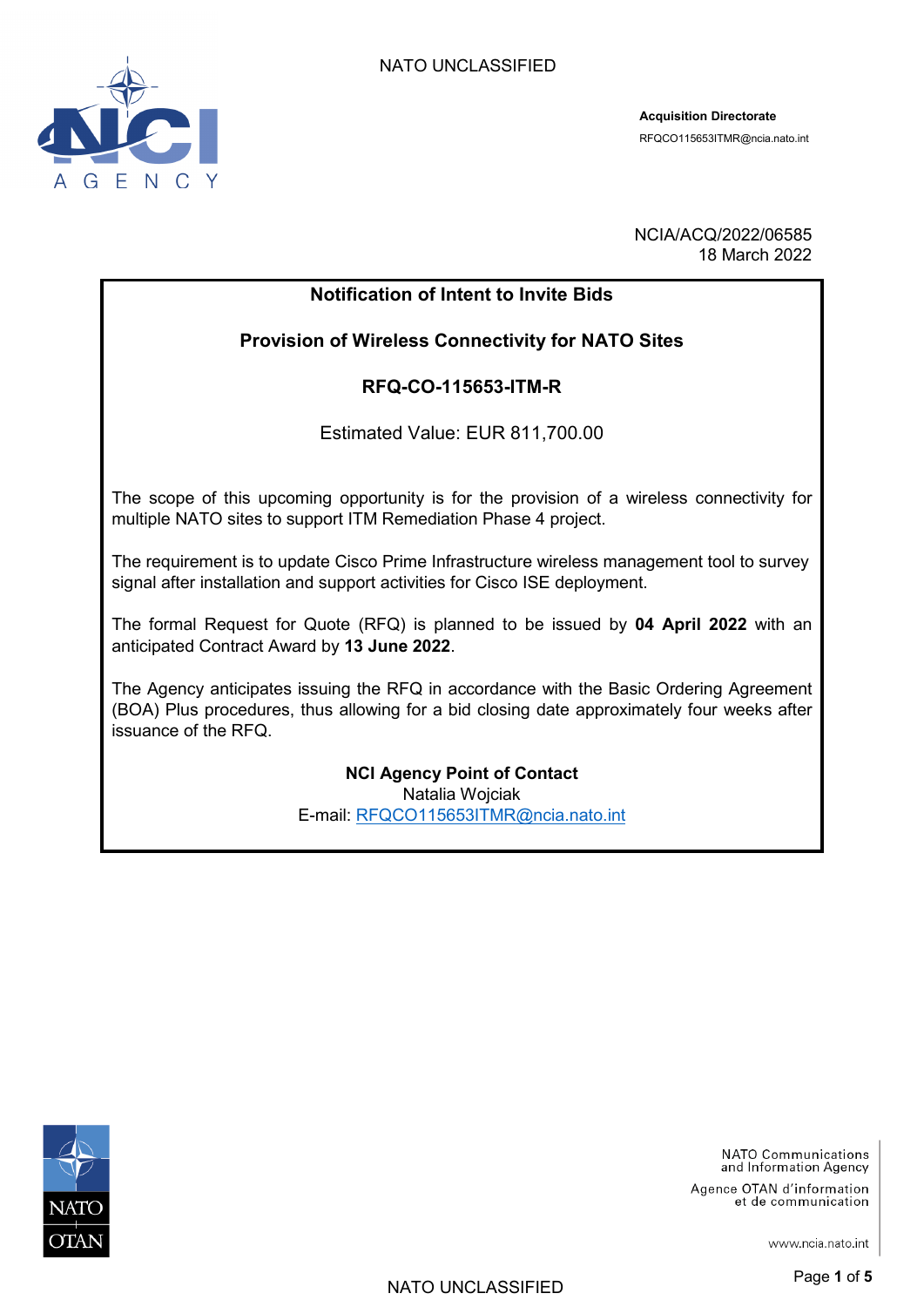

To:

Distribution List

| Subject:    | <b>Notification of Intent to Invite Bids</b>                                  |
|-------------|-------------------------------------------------------------------------------|
|             | <b>Provision of Wireless Connectivity for NATO Sites</b>                      |
|             | <b>RFQ-CO-115636-ITM-R</b>                                                    |
| References: | A. AC/4-D/2261 (1996 Edition)<br>B. AC/4-D(2019)0004 (INV) dated 12 July 2019 |

- **1.** The NCI Agency, as the Host Nation, hereby gives notice of its intent to issue a Request for Quote (RFQ) for the provision of a wireless connectivity for multiple NATO sites.
- **2.** Attached to this letter at Annex A is a summary of the requirements. These requirements are being refined and will be included in further detail as part of the Request for Quote.
- **3.** The reference for the Request for Quote will be **RFQ-CO-115653-ITM-R**, and all correspondence concerning this RFQ should reference this number.
- **4.** For the purpose of planning, the estimated cost for the services and deliverables included within the scope of the intended contract is approximately EUR 811,700.00.
- **5.** The successful bid pursuant to the RFQ will be that bid which is the lowest price and technically compliant in accordance with the evaluation criteria prescribed in the RFQ.
- **6.** It is planned to award a single firm-fixed price contract for the entire scope of work. No partial bidding will be accepted.
- **7.** The NCI Agency will use the Basic Ordering Agreement (BOA) Plus bidding procedures.
- **8.** Attached to this letter at Annex B is a list of potential bidders that may be able to provide the services and equipment required for this project. This list was compiled from the companies that have an active BOA with the Agency.
- **9.** The BOA Plus procedures allow National Responsible Authorities to nominate eligible bidders in addition to the companies identified at Annex B. Any such nominations for companies that do not have an active BOA should come from the National Authorities via their Delegation/Mission to NATO, who will provide the requisite Declaration of Eligibility (DoE). Upon receipt of the DoE, the NCI Agency Contracting Officer will add the company to the Bidders List.
- **10.** National Responsible Authorities are kindly requested to provide a list to the NCI Agency with Declarations of Eligibility, not later than **01 April 2022**, of qualified and certified companies which may be interested in receiving a Request for Quote for this project. The Declarations of Eligibility should include the following information for each of the nominated firms: **Company Name, Point of Contact, Telephone number and E-mail address**. This information is critical to enable prompt and accurate communication with prospective bidders and should be sent to the following address:

NATO Communications and Information Agency Attention: Ms. Natalia Wojciak e-mail: [RFQCO115653ITMR@ncia.nato.int](mailto:RFQCO115653ITMR@ncia.nato.int)

- **11.** Please note that requests for participation in this competition received directly from individual companies cannot be considered, unless they hold a valid BOA with the NCI Agency.
- **12.** The RFQ is planned to be issued by 04 April 2022, with an anticipated Bid Closing Date approximately four weeks after issuance and expected Contract Award by 13 June 2022.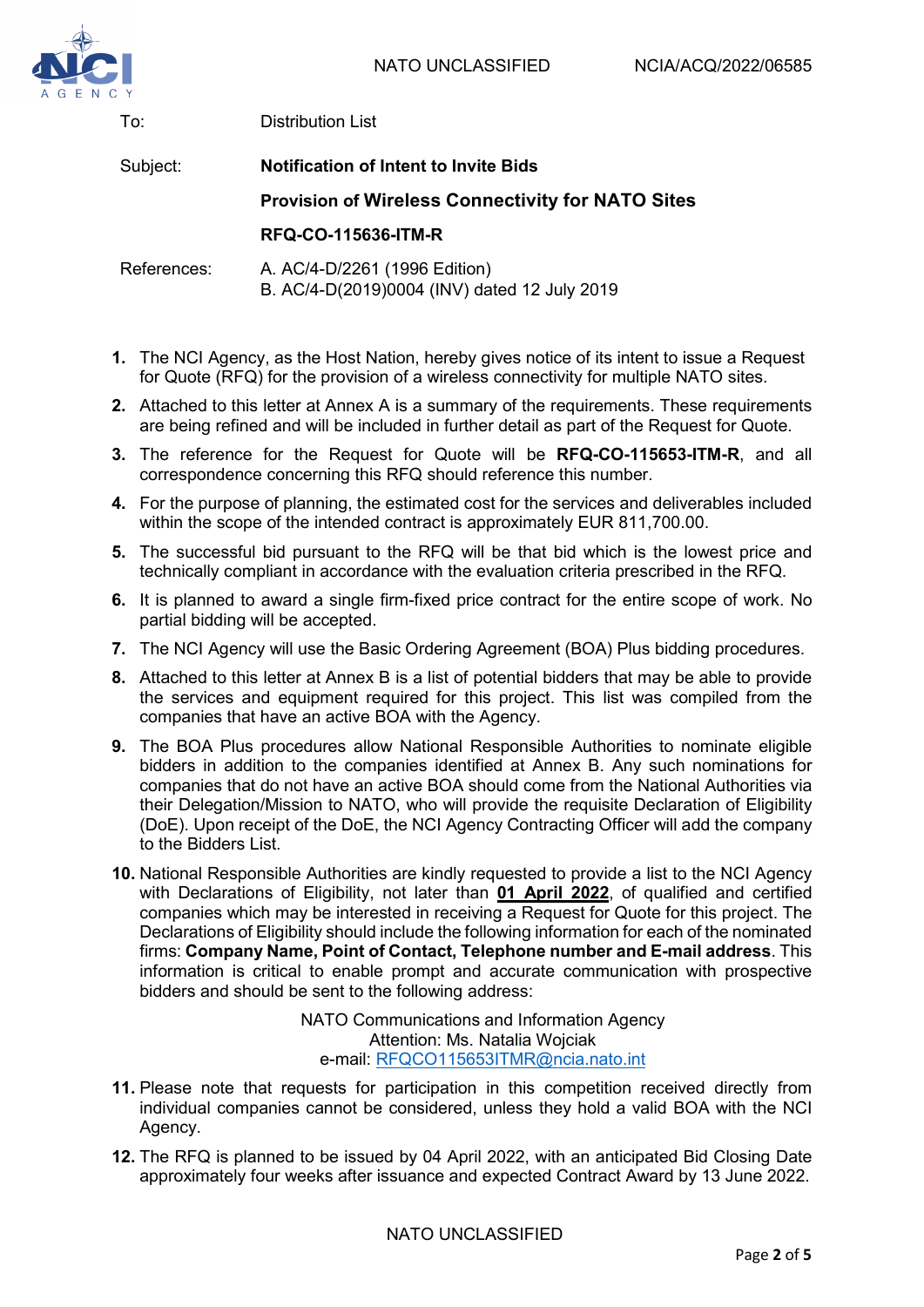

- **13.** The National Authorities are advised that the RFQ package will be NATO UNCLASSIFIED.
- **14.** The execution of the proposed contract may require unescorted access and work of contractor personnel at NATO Class I and II security areas, and in accordance with C- M(2002)49, NATO Security Policy, personnel of the winning bidder will be required to hold individual security clearances of "NATO SECRET". Only companies maintaining such appropriate personnel clearances will be able to perform the resulting contract.
- **15.** Please note that it is anticipated that the RFQ will contain provisions requiring bidders to clearly demonstrate in their bid their technical capability and years of relevant experience in the field of wireless infrastructure to ensure bids are received from qualified companies.
- **16.** The NCI Agency point of contact for all information concerning this RFQ is Natalia Wojciak at email: [RFQCO115653ITMR@ncia.nato.int.](mailto:natalia.wojciak@ncia.nato.int)
- **17.** Your assistance in this procurement is greatly appreciated.

For the Chief of Acquisition:

Natalia Wojciak Contracting Officer

Attachment(s): Annex A – Summary of the Requirements Annex B – Initial List of Bidders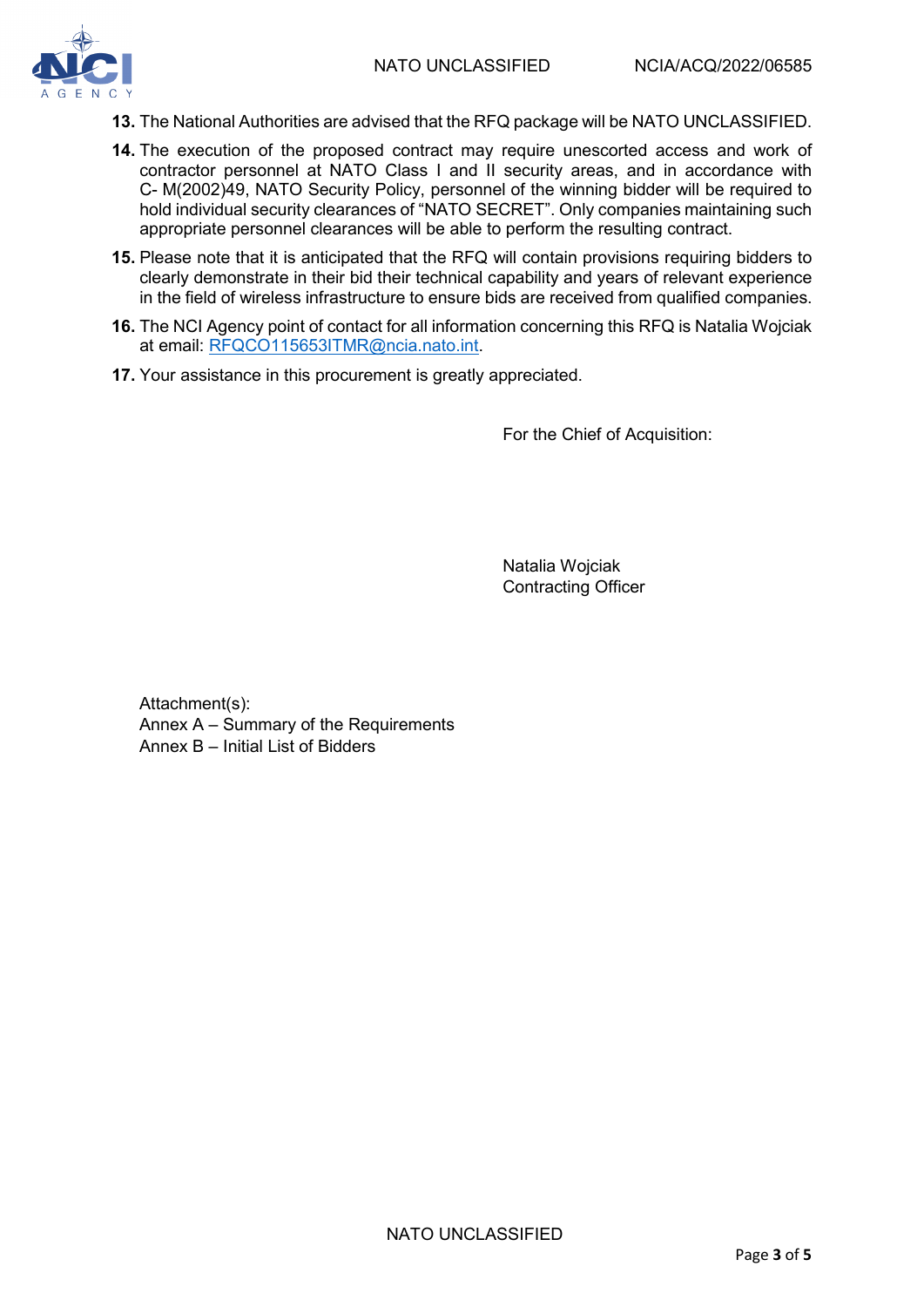

### **Distribution List for RFQ-CO-115653-ITM-R**

### • **NATO Delegations (Attn: Infrastructure Adviser)**

Albania Belgium Bulgaria Canada **Croatia** Czech Republic **Denmark** Estonia France Germany Greece **Hungary** Iceland Italy Latvia Lithuania Luxembourg Montenegro The Netherlands North Macedonia Norway Poland **Portugal** Romania Slovakia Slovenia Spain **Turkey** United Kingdom United States

### • **NATO HQ**

NATO Office of Resources, Management and Implementation Branch – Attn: Deputy Branch Chief Director, NATO HQ C3 Staff, Attn: Executive Coordinator SACTREPEUR, Attn: Infrastructure Assistant SHAPE, Attn: J3 & J2

- **Strategic Commands** HQ SACT Attn: R&D Contracting Office ACO Liaison Office
- **All NATEXs**
- **NCI Agency Internal**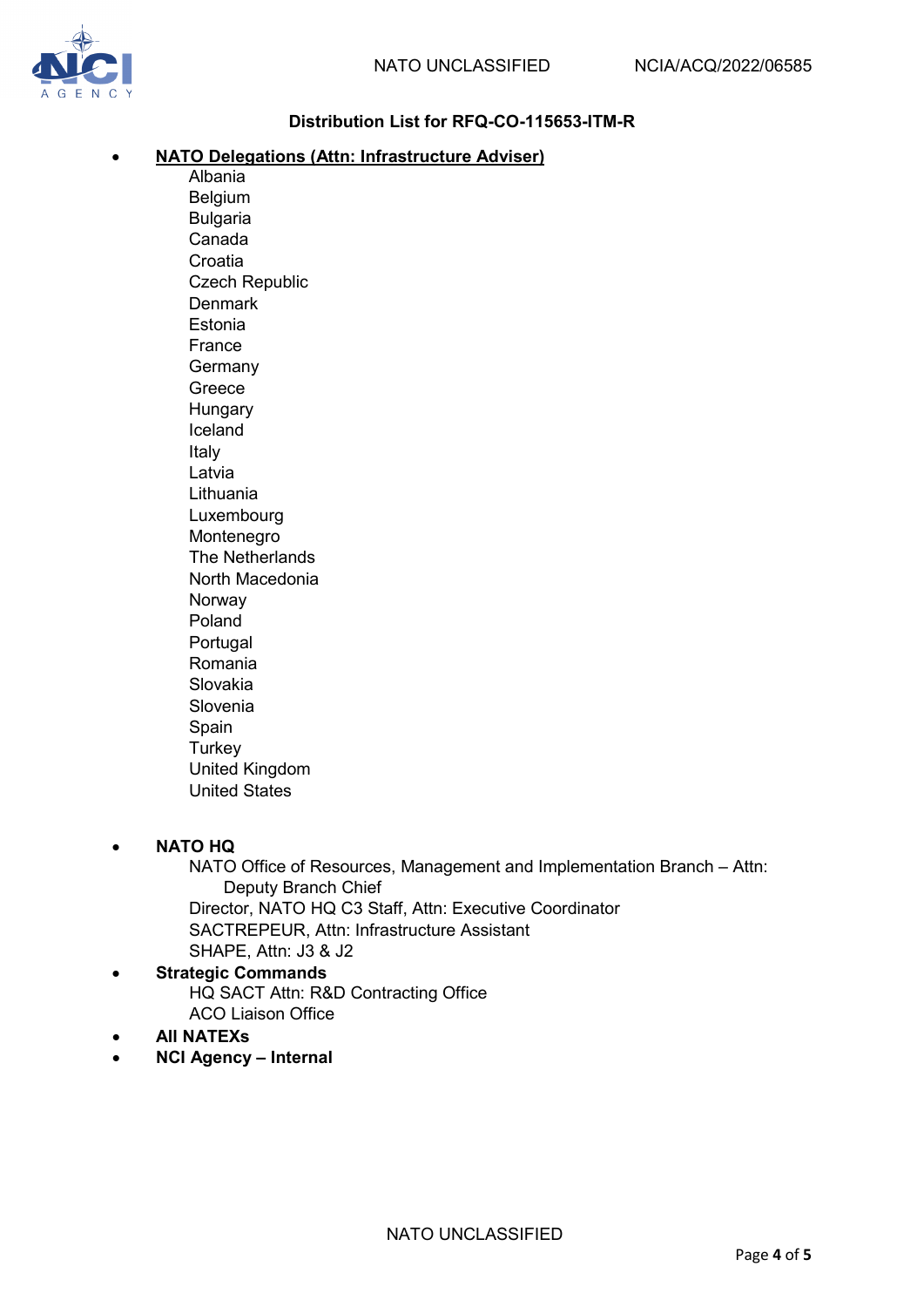### **Annex A – Summary of the Requirements**

#### **RFQ-CO-115636-ITM-R**

#### **Provision of Wireless Connectivity for NATO Sites**

#### $1.0$ INTRODUCTION

The former ITM WP1 project was initiated to deliver a new WLAN network at Wave 1 sites. However, due to unforeseen interruption of project provider activities, physical installation to support WLAN was only partially completed, and configuration never addressed.

The purpose of the ITM Remediation Phase 4 project is to complete these WLAN infrastructures in order to provide required WLAN capacity on Wave 1 sites.

The requirement is to update Cisco Prime Infrastructure wireless management tool to survey signal after installation and support activities for Cisco ISE deployment.

#### $1.1$ PROJECT SCOPE

- 1.1.1. Perform active/passive wireless signal survey and provide reports at the following locations:
	- **SHAPE, Mons, Belgium**
	- **JFC Naples, Lago Patria, Italy**
	- **HQ SACT, Norfolk, USA**
	- HQ MARCOM, Northwood, UK
	- **HQ LANDCOM, Izmir, Turkey**
	- AGS, Sigonella, Italy
- 1.1.2. Populate current network management and monitoring tools for wireless infrastructure: Cisco Prime Infrastructure, DX NetOps and Micro Focus Network Automation.

| <b>Function</b> | <b>Device</b> | <b>Mons</b> | Lago Patria | <b>Norfolk</b> | Northwood | Izmir | Sigonella | <b>Total</b> |
|-----------------|---------------|-------------|-------------|----------------|-----------|-------|-----------|--------------|
| <b>WAP</b>      | Cisco var.mod | 304         | 538         | 128            | 63        | 283   | 40        | 1356         |
| PoE+            | Dell S3148P   | 41          | 52          |                |           | 37    | 14        | 153          |
| Agg. Switch     | Dell S4048-ON |             |             |                |           |       |           |              |
| <b>WLC</b>      | Cisco var.mod |             |             |                |           |       |           |              |

- 1.1.3. Update current version of Cisco Prime Infrastructure to 3.10 version.
- 1.1.4. Analyze, advise and report on Cisco ISE infrastructure located in Mons and Lago Patria.
- 1.1.5. Provide wireless and security expert consultancy to optimize wireless infrastructure, and provide better and more secure service.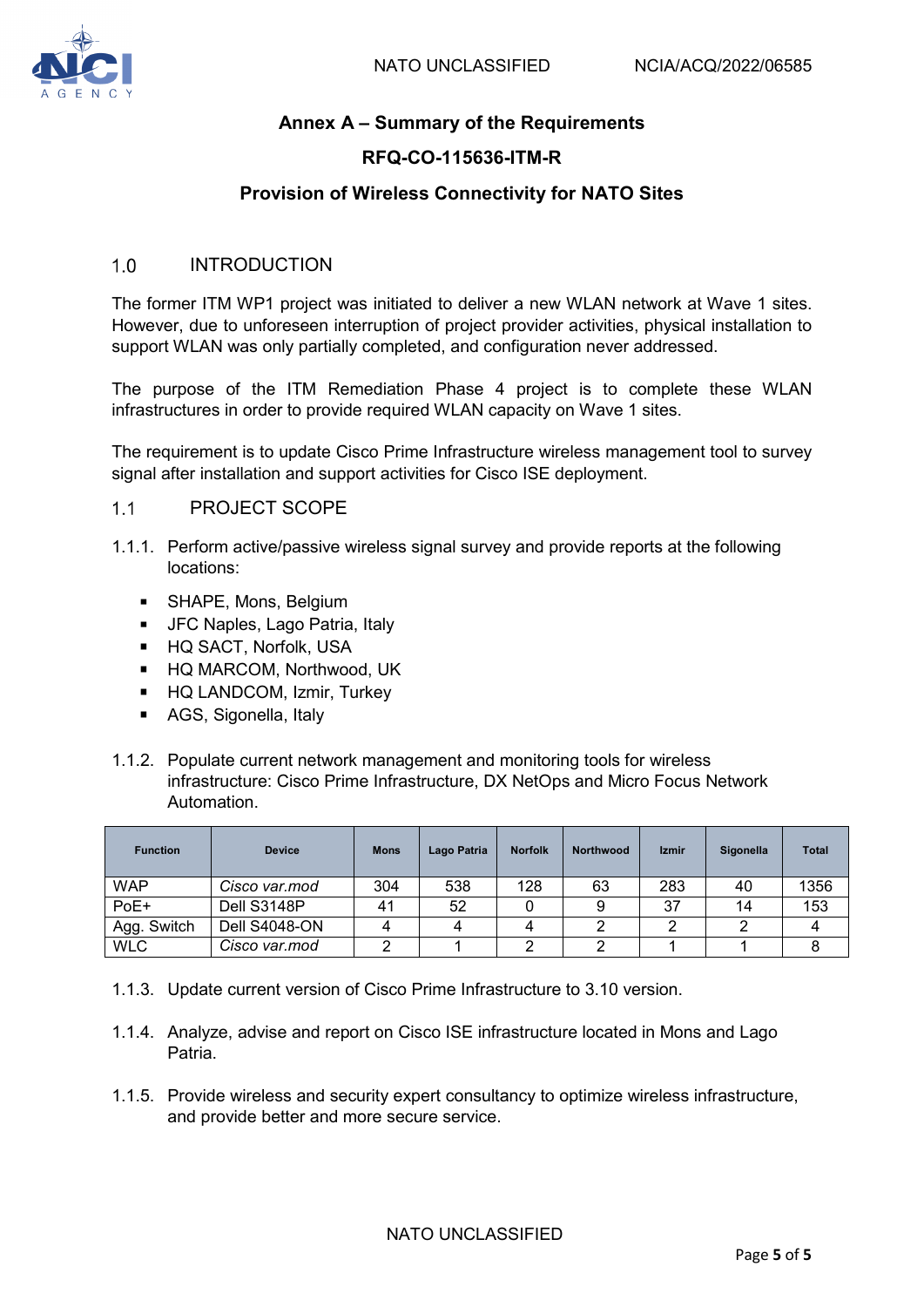

#### **NATO UNCLASSIFIED**

# RFQ-CO-115653-ITM-R Annex B Initial List of Bidders

| Country               | Vendor                                                                                                                                                                                                                                                                                              |
|-----------------------|-----------------------------------------------------------------------------------------------------------------------------------------------------------------------------------------------------------------------------------------------------------------------------------------------------|
| <b>ALBANIA</b>        | <b>TCN shpk</b>                                                                                                                                                                                                                                                                                     |
| <b>BELGIUM</b>        | Alfa Systems NV<br><b>BT Global Services Belgium</b><br>Brevco Services S.C.S.<br>Cypros C<br>Dell NV<br>Dimension Data Belgium<br><b>NextiraOne</b><br>Nijkerk Computer Solutions BeNeLux<br>Prodata Systems<br><b>SAIT</b><br>UNIFY COMMUNICATIONS<br>Van Roey Automation NV                      |
| <b>BULGARIA</b>       | <b>KRISTANEA LTD.</b><br>Lirex BG Ltd                                                                                                                                                                                                                                                               |
| <b>CANADA</b>         | Norsat International Inc.                                                                                                                                                                                                                                                                           |
| <b>CROATIA</b>        | CROZ d.o.o. za informaticku djelatnost<br>KING ICT d.o.o<br>Senso IS d.o.o.<br>Span PLC                                                                                                                                                                                                             |
| <b>CZECH REPUBLIC</b> | SITEL, spol. s r.o.                                                                                                                                                                                                                                                                                 |
| <b>DENMARK</b>        | Danoffice ApS                                                                                                                                                                                                                                                                                       |
| <b>FRANCE</b>         | <b>ADW Network</b><br><b>GEKA Telecom</b><br><b>LGM</b><br><b>MARLINK SAS</b><br>Société Réseau Informaique et Gestion                                                                                                                                                                              |
| <b>GERMANY</b>        | <b>CONET Solutions GmbH</b><br><b>CSC Deutschland Solutions GmbH</b><br><b>Cognizant Consulting and Services GmbH</b><br><b>FREQUENTIS Deutschland GmbH</b><br>IABG mbH<br><b>KB Impuls Service GmbH</b><br>OHB-System AG<br>Pan Dacom Direkt GmbH<br>Telespazio Germany GmbH<br><b>XORTEC GmbH</b> |
| <b>GREECE</b>         | Info-Quest SA                                                                                                                                                                                                                                                                                       |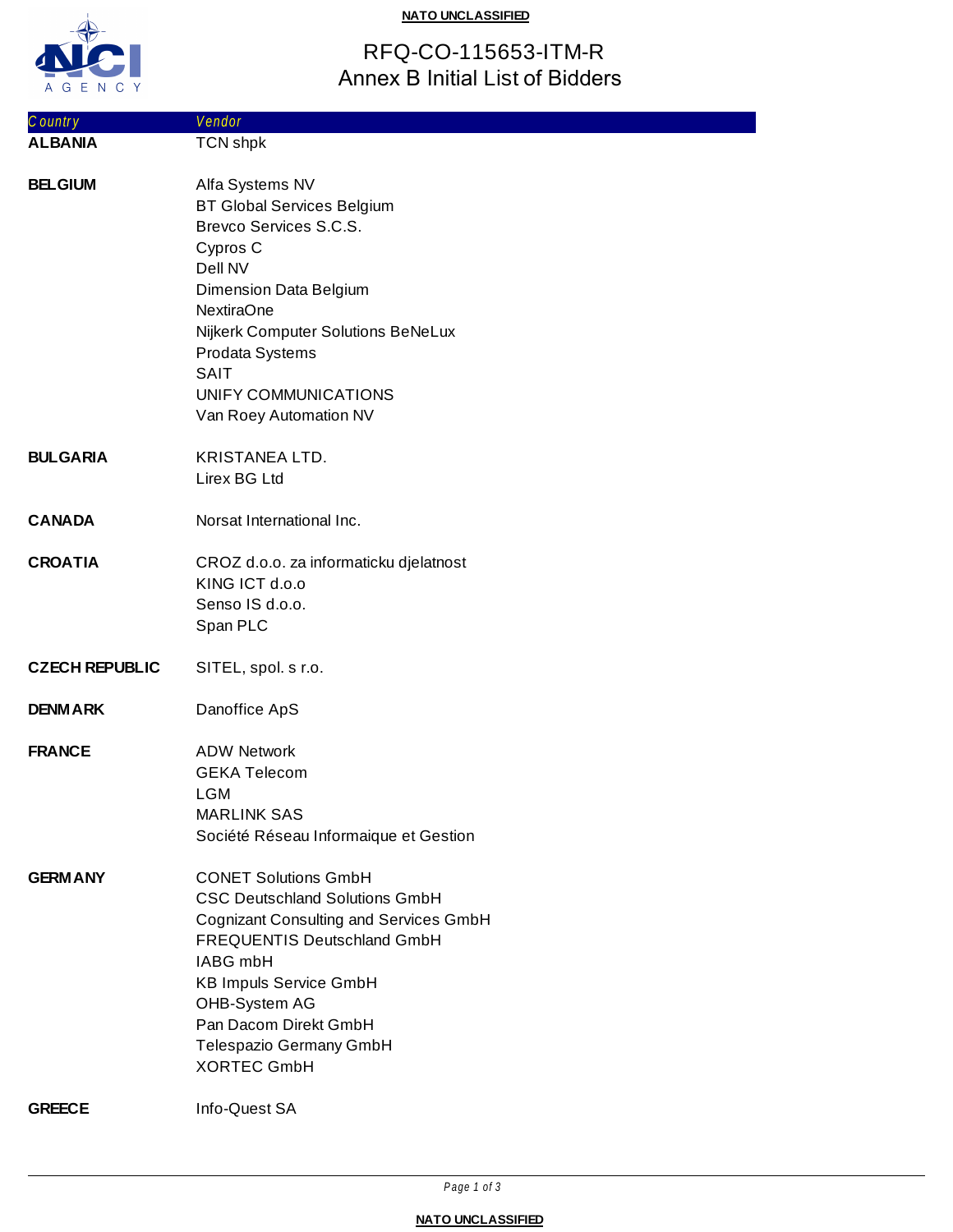

| Country            | Vendor                                                                                                                                                                                                                                 |
|--------------------|----------------------------------------------------------------------------------------------------------------------------------------------------------------------------------------------------------------------------------------|
| <b>GREECE</b>      |                                                                                                                                                                                                                                        |
| <b>HUNGARY</b>     | Honvédelmi Minisztérium Elektronikai, Logisztikai és Vagyonkezelo zrt.<br>Kapsch BusinessCom Kft.<br>Navigator Zrt.                                                                                                                    |
| <b>ITALY</b>       | IES - S.r.L.<br><b>ITEL SRL</b><br>NA.EL. SRL<br>NETGROUP SRL<br><b>SIMAV SPA</b><br><b>SMS Engineering srl</b><br>TELSY S.p.A.<br>Valtellina Spa<br>Vitrociset S.p.A.                                                                 |
| <b>LATVIA</b>      | DATI Group, LLC<br>SIA Fima                                                                                                                                                                                                            |
| <b>LITHUANIA</b>   | <b>JSC FIMA (UAB)</b>                                                                                                                                                                                                                  |
| <b>LUXEM BOURG</b> | SNOWBALL TECHNOLOGY SARL                                                                                                                                                                                                               |
| <b>NETHERLANDS</b> | Misco Nederland BV<br>Symbolise<br>Tucana Telecom B.V.                                                                                                                                                                                 |
| <b>NORWAY</b>      | 3D perception AS<br>Atea Norge AS                                                                                                                                                                                                      |
| <b>POLAND</b>      | Atende S.A. (prior ATM S.A.)<br>Consortia Sp. z o.o.<br><b>EXENCE S.A.</b><br>Enamor Sp. z.o.o<br>Newind sp. z o.o.<br>S&T Services Polska Sp. z o.o.<br>Siltec Sp. z.o.o.<br>Solidex S.A.<br>Sygnity S.A.<br>Zbar Phu Mariusz Popenda |
| <b>PORTUGAL</b>    | EID S.A.<br>VIATEL - TECNOLOGIA DE COMUNICAÇÕES S.A<br><b>Warpcom Services SA</b>                                                                                                                                                      |
| <b>ROM ANIA</b>    | <b>AGRO-IND MANAGEMENT SRL</b><br><b>ATOS Convergence Creators SRL</b><br>Romsys SRL                                                                                                                                                   |